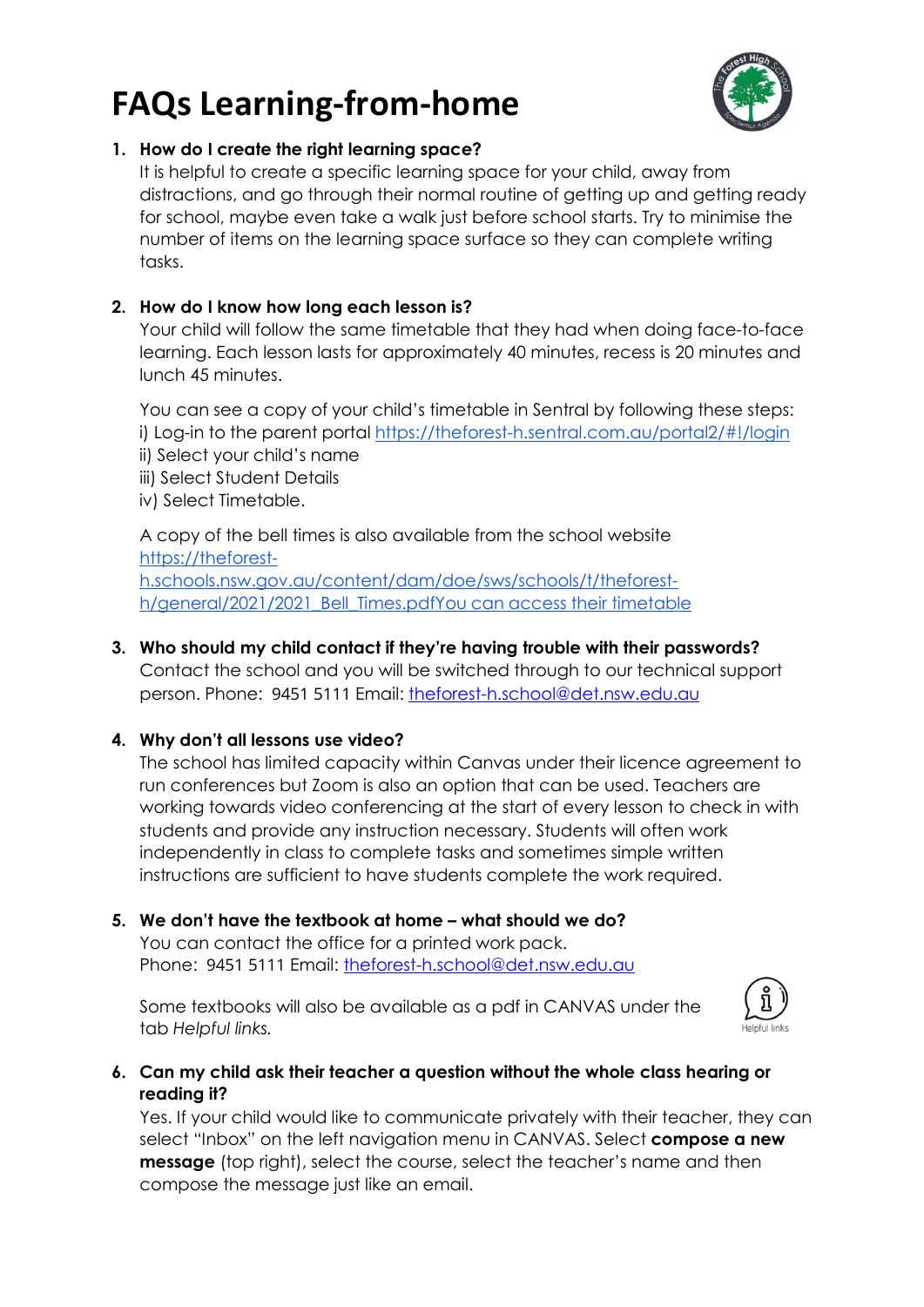## **7. As a parent can I contact a teacher directly to ask a question or share a concern?**

Yes, within the Canvas Parent Portal App look for the Inbox and follow the directions below.

| <b>Mobile</b>                                                                                                                      | Computer                                                                                                                                                                                                                                                               |
|------------------------------------------------------------------------------------------------------------------------------------|------------------------------------------------------------------------------------------------------------------------------------------------------------------------------------------------------------------------------------------------------------------------|
| <b>RADT:</b><br><b>BCHI A</b><br><b>MERICE A</b><br>8MMB<br>Inbox                                                                  | Dashboard<br>d≡b<br>8288<br><b>Chancer Orchard Sales</b><br><b>Number Owner funder</b><br><b>Barrier Tres Arts view</b><br>was a Fannish Law<br><b>Inbox</b><br>$\frac{\partial \mathcal{H}^{(k)}}{\partial \mathcal{H}^{(k)}} \equiv$<br><b>BINA</b><br><b>NATION</b> |
| Select $\bullet$ in the top right corner                                                                                           | Select Compose a new<br>$\mathbb{Z}$<br>message in the top right corner                                                                                                                                                                                                |
| Select a course (you will see a code<br>that starts with the year that your child is<br>in and the first 3 letters of the subject) | Select a course (you will see a code<br>that starts with the year that your child is<br>in and the first 3 letters of the subject)                                                                                                                                     |
| Select "To" by tapping $\blacktriangledown$                                                                                        | Select "To" and click on the<br>address book icon                                                                                                                                                                                                                      |
| Select "Teachers" and choose the<br>name of the teacher you want to<br>message                                                     | Select "Teachers" and choose the<br>name of the teacher you want to<br>message                                                                                                                                                                                         |
| Now you can type your message                                                                                                      | Now you can type your message                                                                                                                                                                                                                                          |

### **8. My child seems to be finishing their work quickly – is this a problem?**

It is not a problem if your child has completed all of the work set by the teacher. Teachers are breaking work up into 3 steps - 'must do', 'should do' and 'could do' – to give all students the opportunity to work at the pace and depth that suits them. If your child has finished early you could ask them to double check that they have completed the 'should do' and 'could do' work.

### **9. What do we do if we can't access online learning at home (e.g. technical difficulties; no laptop; poor or no internet connection)?**

If you are having technical difficulties, notify the school immediately and they will be able to provide support. The school will also loan laptops and they are communicating with the Department to see if they can loan dongles for students with limited internet access. In the meantime you can contact the office for a printed work pack.

## **10. In CANVAS it says that my child has not submitted an assignment from last term but I know they did hand it in?**

Do not worry about this. This is part of the school's transition to using CANVAS. You can expect all assignments during this lockdown period to be submitted via CANVAS and you will be able to see the marks and comments provided by the teacher.